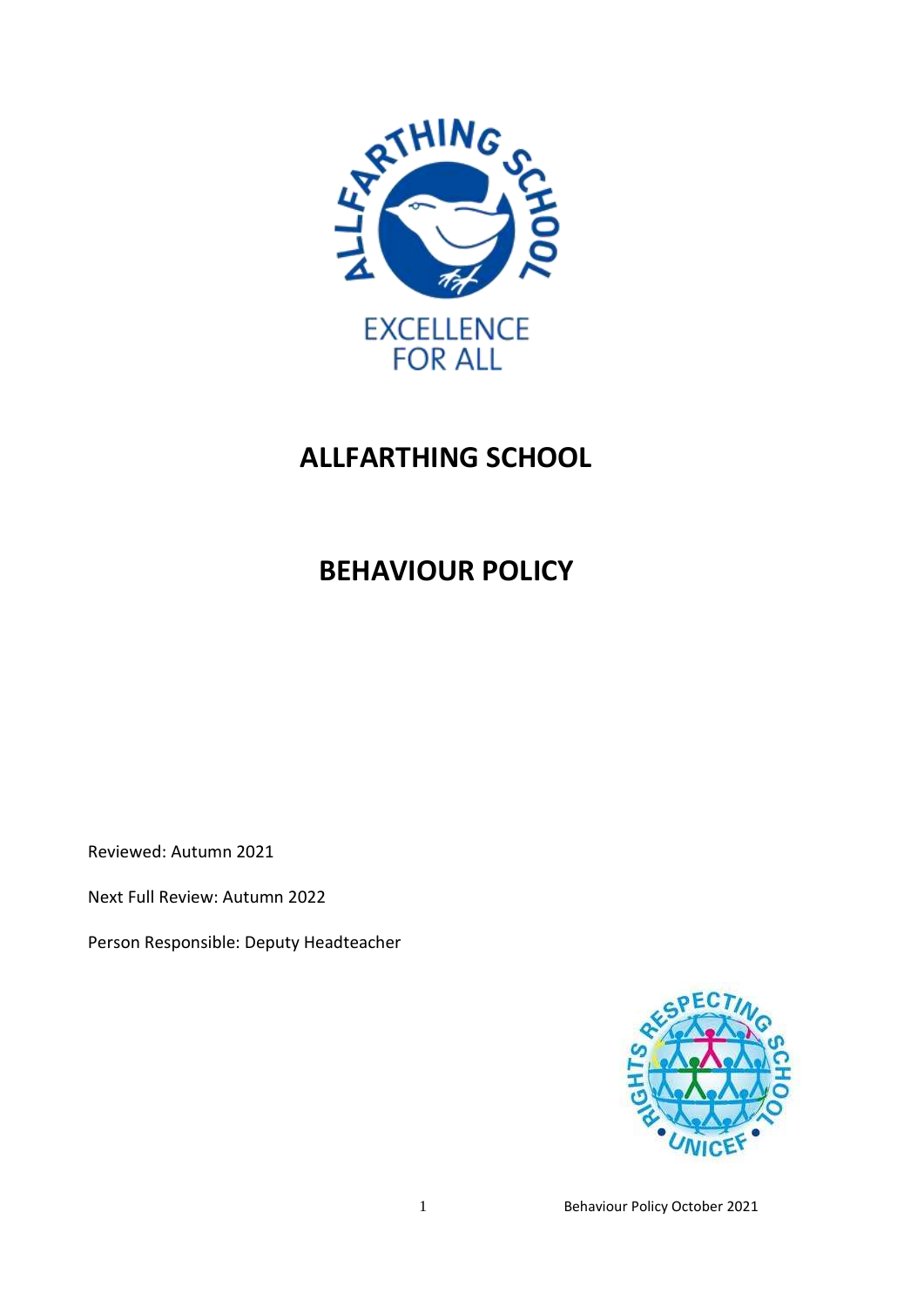## **Contents**

| 3  |
|----|
| 3  |
| 4  |
| 4  |
| 6  |
| 8  |
| 9  |
| 9  |
| 9  |
| 10 |
| 11 |
| 12 |
| 13 |
| 14 |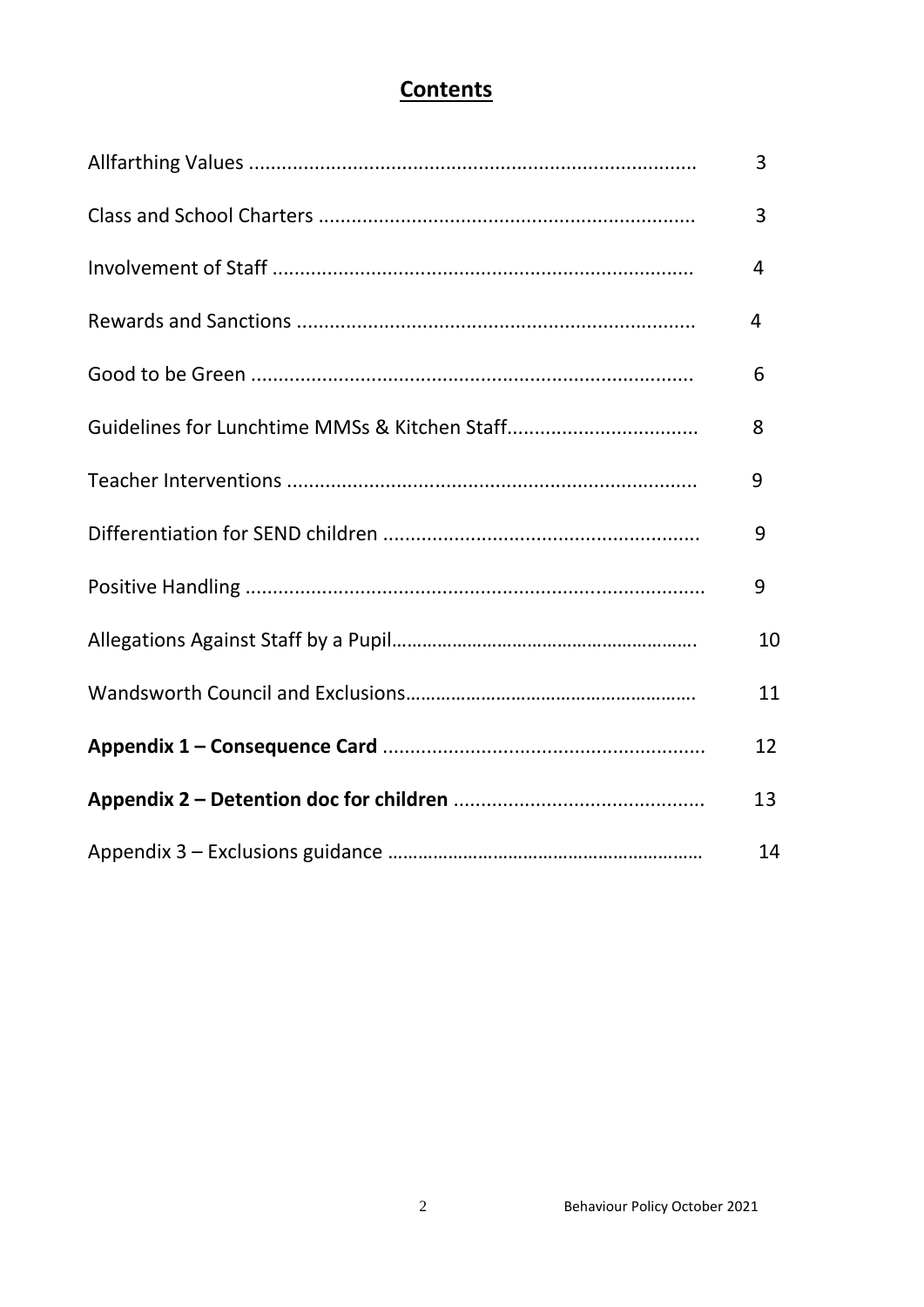## **Allfarthing Values**

Allfarthing is a school where:

- Everyone feels included and respected
- Expectations are high with pride in our achievements and those of others
- Health and happiness are nurtured
- A love of learning is encouraged as we are always striving to improve

## **What do these values mean in practice for Allfarthing children?**

The **key qualities and behaviours** we develop in Allfarthing children will not only create a happy school with good relationships and effective learning but will prepare them for adult life.

These are:

- Enthusiasm
- Respect
- Courtesy
- Honesty
- Responsibility
- Consideration
- Perseverance
- Bravery

## **Class and School Charters**

Pupils and teachers negotiate and agree a classroom charter expressed in terms of rights and actions. These are then clearly displayed and referred to on a regular basis.

When teaching children how to behave appropriately it is vital that:

- they are given clear expectations of good behaviour
- they are praised explicitly for good behaviour
- there is a clear system of sanctions for instances of poor behaviour
- there is mutual support and collaboration between home and school and that the policy is clear to all parents, staff and children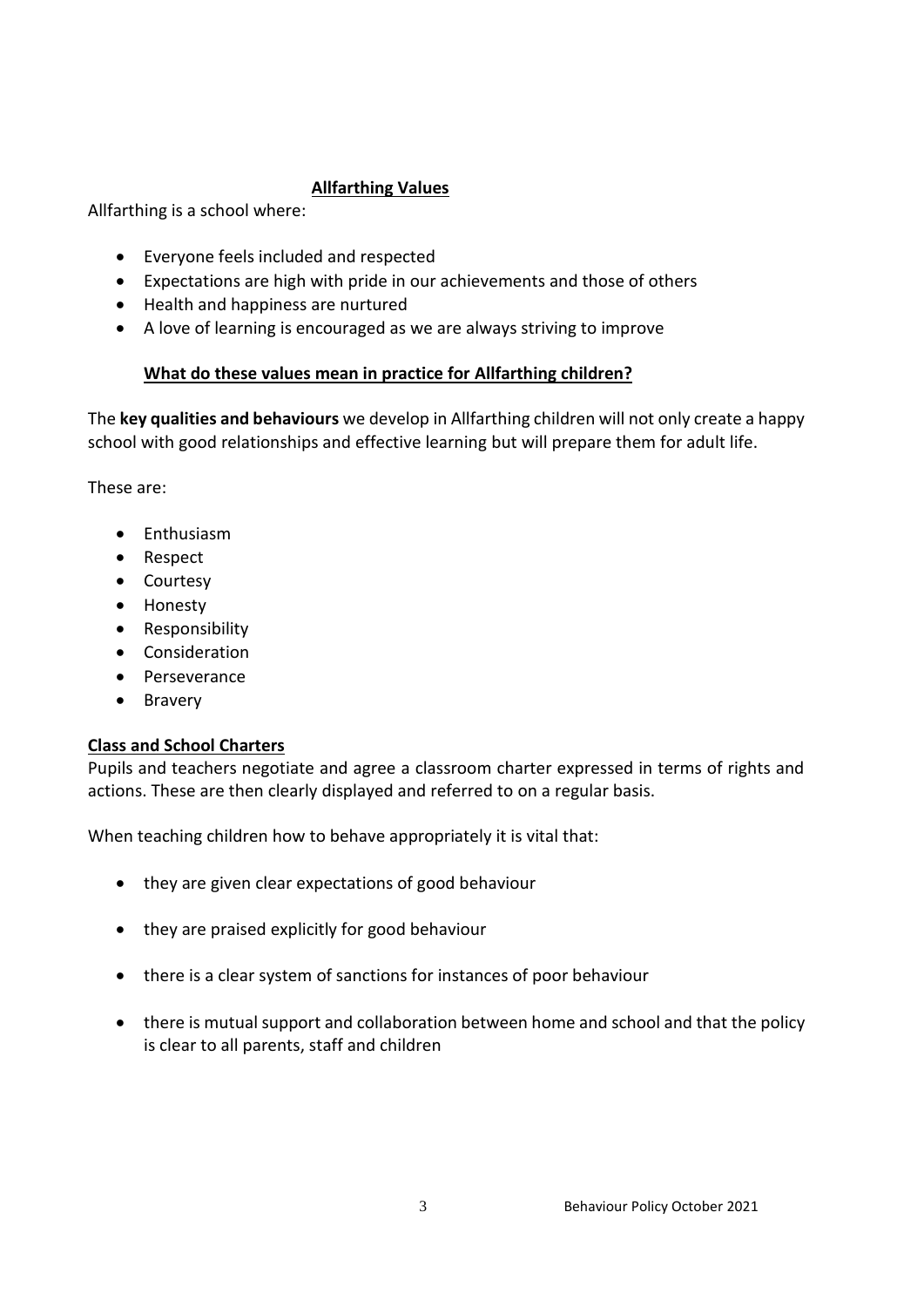#### **Involvement of all Staff**

**All** members of staff are expected to take responsibility for the childrens' behaviour. **All** school staff and visitors are expected to model behaviour by:

- praising children for doing the right thing
- listening positively to pupils' views and show respect for their opinions;
- giving clear reasons for the use of sanctions (blanket sanctions are **not** used)
- encouraging and showing children the correct way to behave rather than shushing, shouting or nagging
- avoiding put-downs and sarcasm;
- acting as role models in demonstrating the above qualities towards each other (see staff handbook)

All teaching staff are responsible for managing the behaviour of children in their class.

#### **Concerns**

If there is a persistent problem please seek advice from your phase leader. They will then discuss with you what action should be taken and may decide to refer the matter to the Inclusion leader, AH, DH or HT.

Staff should also be mindful of any emerging patterns – revealed through, for example, emotional literacy tracking – in relation to ethnicity, gender, SEN etc. and take appropriate action to avoid bias.

#### **Rewards and Sanctions**

#### **A Positive Approach**

The purpose of rewards and sanctions is to improve behaviour. Records will be kept of rewards and sanctions so that the impact on behaviour improvement can be evaluated.

#### **Consistency**

It is vital that all members of staff are consistent in their approach to the children and parents. We do not believe that a school should have a rigid scale of punishments covering every conceivable offence. The sanction should be proportionate.

Flexibility is essential when dealing with children's behaviour. It may well be that a child is encountering difficulty at home and may behave in an atypical manner. Teachers will use their judgement in these circumstances.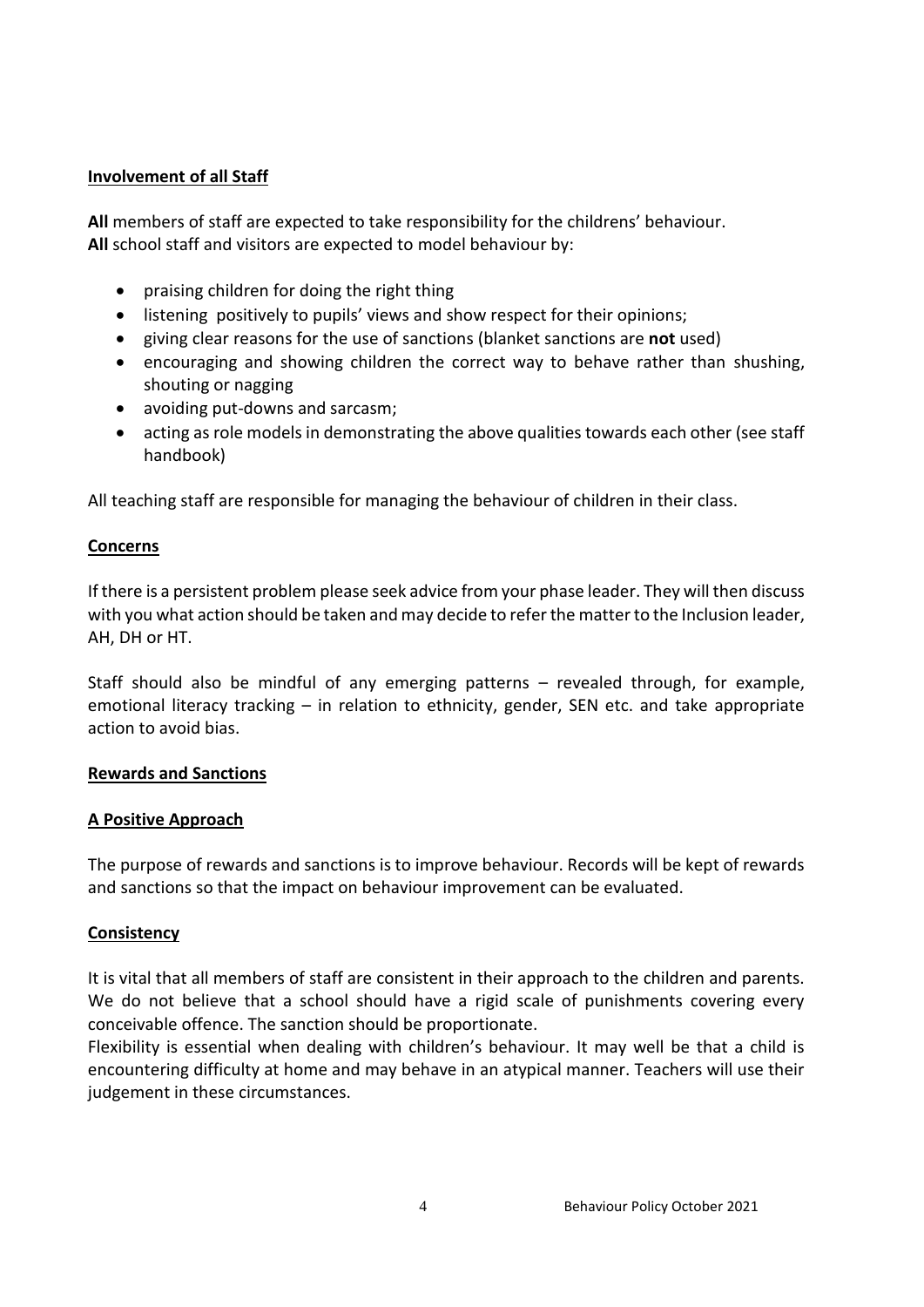#### **Differentiating Behaviour Management**

As stipulated in the Disability Discrimination Act 1995 (DDA), we believe in making 'reasonable adjustments' for pupils with specific SEN. This includes those with behavioural, emotional or social difficulties: pupils with Down's Syndrome; pupils with ADHD and / or Tourettes; pupils on the Austistic Spectrum and pupils with Speech and Language Impairments.

All staff need to be fully aware of the behavioural implications of children with the above needs and tailor their behaviour management strategies accordingly. This may need to be explained to other children in the class, when the SEN child is elsewhere, so that they do not perceive it as unfair/preferential treatment.

#### **Rewards**

|    | What are we rewarding?                                                     |  |  |  |
|----|----------------------------------------------------------------------------|--|--|--|
|    | Sociable behaviour                                                         |  |  |  |
|    | Learning behaviour                                                         |  |  |  |
|    | Achievement                                                                |  |  |  |
|    | Contribution to the class/school/wider community                           |  |  |  |
| 1. | <b>Explicit judicious praise</b>                                           |  |  |  |
|    | Link to class charter/assembly theme/behaviour/learning                    |  |  |  |
|    | Use stem sentences                                                         |  |  |  |
|    | "I love the way that "                                                     |  |  |  |
|    | "It was so responsible of you to"                                          |  |  |  |
| 2. | <b>House Points</b>                                                        |  |  |  |
|    | House points are given to children during the school day to reward         |  |  |  |
|    | positive behaviours. These are counted up at the end of the week and       |  |  |  |
|    | the total for each house is shared with the children during the            |  |  |  |
|    | celebration assembly                                                       |  |  |  |
| 3. | <b>Public praise</b>                                                       |  |  |  |
|    | Send to partner teacher/phase leader with a note. Where                    |  |  |  |
|    | appropriate it could also be the Inclusion leader/AH/DH/HT - or            |  |  |  |
|    | any significant adult for that child                                       |  |  |  |
| 4. | Head teacher's weekly celebration                                          |  |  |  |
|    | To be linked to school values /themes of week, exceptional                 |  |  |  |
|    | behaviour for learning, challenging themselves to improve                  |  |  |  |
|    | <b>Star of the week Awards</b>                                             |  |  |  |
|    | Weekly for KS 1 and for KS2 - based on good work and                       |  |  |  |
|    | <i>achievement</i>                                                         |  |  |  |
|    | A record is kept in reception and this can be shared with the whole school |  |  |  |
|    | community                                                                  |  |  |  |
| 5. | <b>Community Responsibility</b>                                            |  |  |  |
|    | Stars of the week, helping hands Nursery and Reception                     |  |  |  |
|    | Year 6 Prefect Roles/house captains                                        |  |  |  |
|    | <b>Classroom responsibilities</b><br>$\bullet$                             |  |  |  |
|    | <b>School Council</b>                                                      |  |  |  |
|    | Every child has an opportunity.                                            |  |  |  |
| 6. | <b>Headteacher Postcards Home</b>                                          |  |  |  |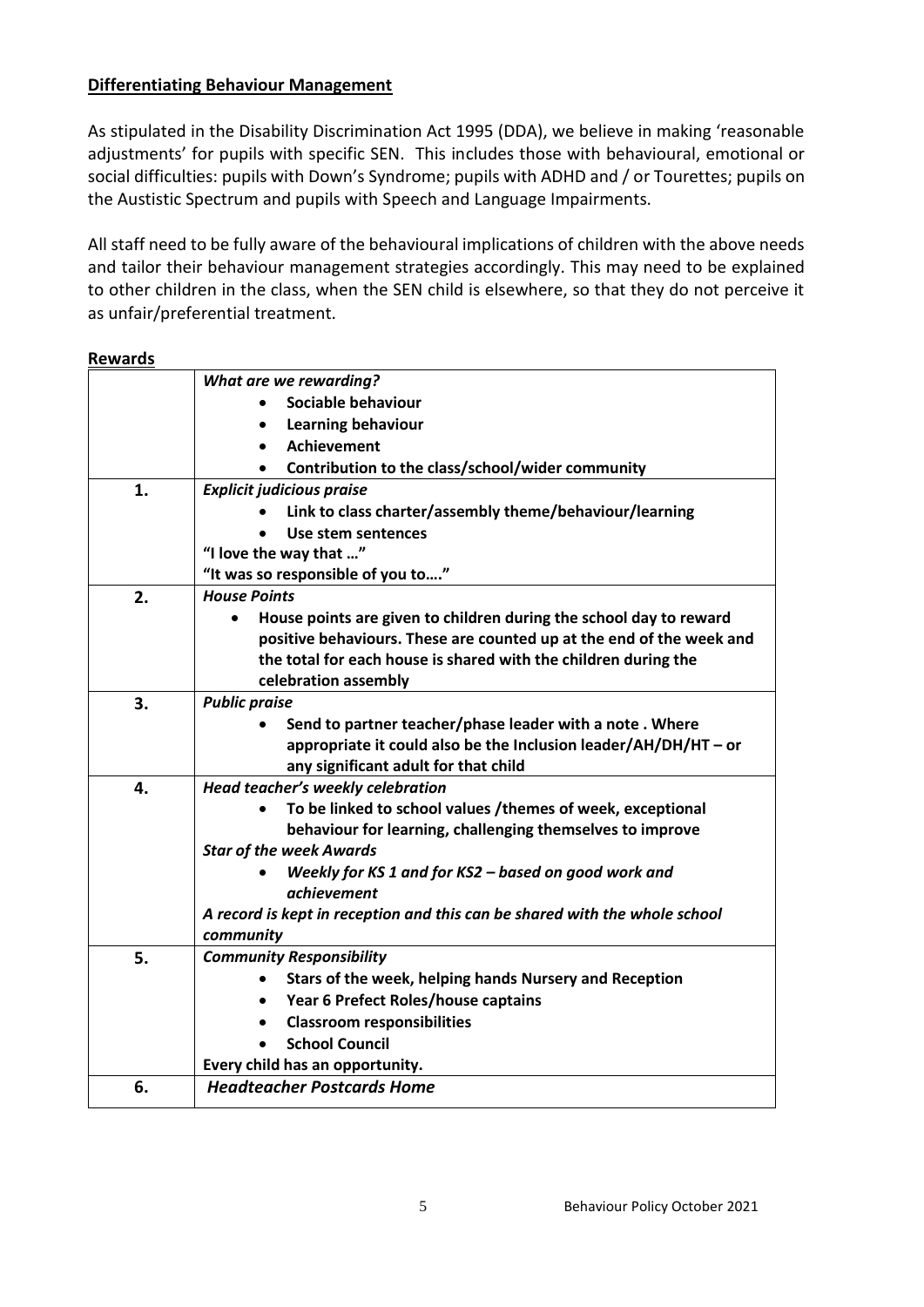### **Good To Be Green**

## We use the "**It's Good to be Green**" Behaviour System

- A consistent, fair approach to discipline throughout classes/school/playground
- Easy for pupils/staff to understand
- An immediate tool to implement discipline
- Simple to operate and maintain

### "**It's Good to be Green**" promotes the following:

- Being kind, polite, helpful, and aware of each other's feelings
- Listening carefully to others without interrupting
- Looking after our own and other people's belongings
- Trying our best, working hard, and learning from our mistakes
- Treating other people the way we would like to be treated
- Always telling the truth even when it might mean implicating others

Each class has a chart in the classroom at a level which children can access themselves. Children have three cards in their named pocket and can also earn silver privilege cards.

- A Good to be Green Card (tilted if children have had a warning)
- A Yellow Warning Card
- A Red Consequence Card

**Yellow Card**: Following a previous verbal warning, if teachers have to warn children about inappropriate behaviour again, children change their green card to yellow. This yellow warning card gives children an opportunity to reflect on/consider their behaviour and make sure that they don't repeat the offence. Children can go back to green if their behaviour improves.

**Red Card**: Children (Years 1 – 6) on a yellow warning card who behave inappropriately again receive a red card (with no warning).

If other teachers/support staff/coaches have to warn children about inappropriate behaviour, they report back to children's class teachers as soon as possible.

## **Reasons for a Yellow Warning Card (N.B. following one clear verbal warning**)

- Name-calling/teasing/calling out in class/interrupting constantly
- Hurting someone's feelings/spreading rumours
- Rude language/cussing/rude gestures or notes/dirty looks
- Gossiping/talking at inappropriate times/not telling the truth
- Leaving someone out of an activity/blocking someone's way/playfighting
- Playing in the toilets/climbing on things/using school equipment at the wrong time

KS2 children miss 10 minutes of their playtime, KS1 children miss 5 minutes.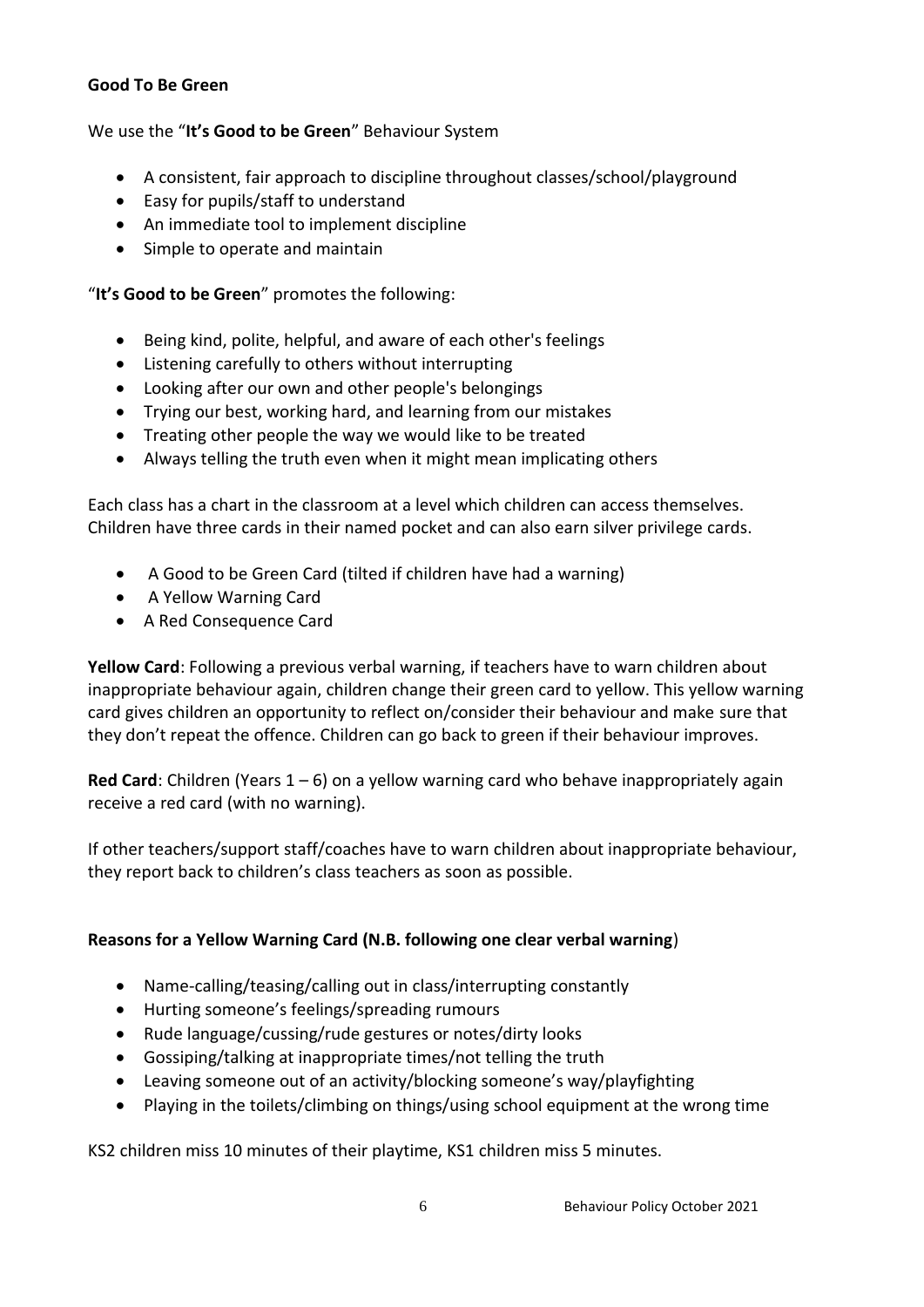**Red Card**: Sometimes just the threat of moving children onto a Red Consequence Card is enough but if this doesn't work, then children move their Yellow Warning Card to the back of their pocket to reveal a Red Consequence Card.

Children from Years 2 – 6 cannot go back to a green or yellow card on the same day;

Reception/Year 1 children can go back to green after an am or a pm session and Nursery children can do so after one session.

## **Teachers should issue Red Cards sparingly for the following reasons**:

- Putting yourself in danger, e.g. leaving classroom/playground without permission
- Hiding/stealing personal belongings; assuming 'found' property can be taken
- Destroying things that belong to other people/graffiti/vandalism
- Any unwanted touching or intimidating/frightening others
- Physical violence, e.g. spitting, beating/biting/choking/kicking/punching/slapping
- Verbal or emotional violence: swearing, demanding money or possessions
- Racism & using inappropriate/offensive language
- Unacceptable behaviour to adults, e.g. shouting, arguing back, losing your temper
- Poor behaviour in clubs (if children continue to misbehave they will be banned)
- Continued extreme rude behaviour showing lack of respect to adults.

Children on a red card miss one playtime and then lunchtime the same day with a member of the SLT, but usually go out for the last 10 minutes of lunchtime play.

## Every time a child receives a **Red Card :**

- 1. The child completes the consequence form with support from the class teacher as necessary. *This should happen on the day of the incident.*
- 2. The teacher gives the completed form to a member of the admin team. *This should happen on the day of the incident.*

## Admin will:

- (a) Make a copy to be filed centrally in the office
- (b) Email or call home to inform the parent to expect a completed form to discuss with their child *immediately if possible*

(c) Put the original in an envelope and return to the class teacher for it to go home *on the same day if possible. (*Parents must sign it and return it the next day.) (d) Upload the info to SIMS so that we can track who is getting red cards

3. Child goes to SLT for their lunchtime detention as per the policy.

If a child receives three red cards in any half-term the Phase Leader and Class Teacher meet with the child's parents and discuss home/school support.

If a child in KS2 receives three red cards in any half-term they will be given a detention after school. The parents/carers will be informed and the detention will be supervised by the Headteacher/Deputy Head or Assistant Head.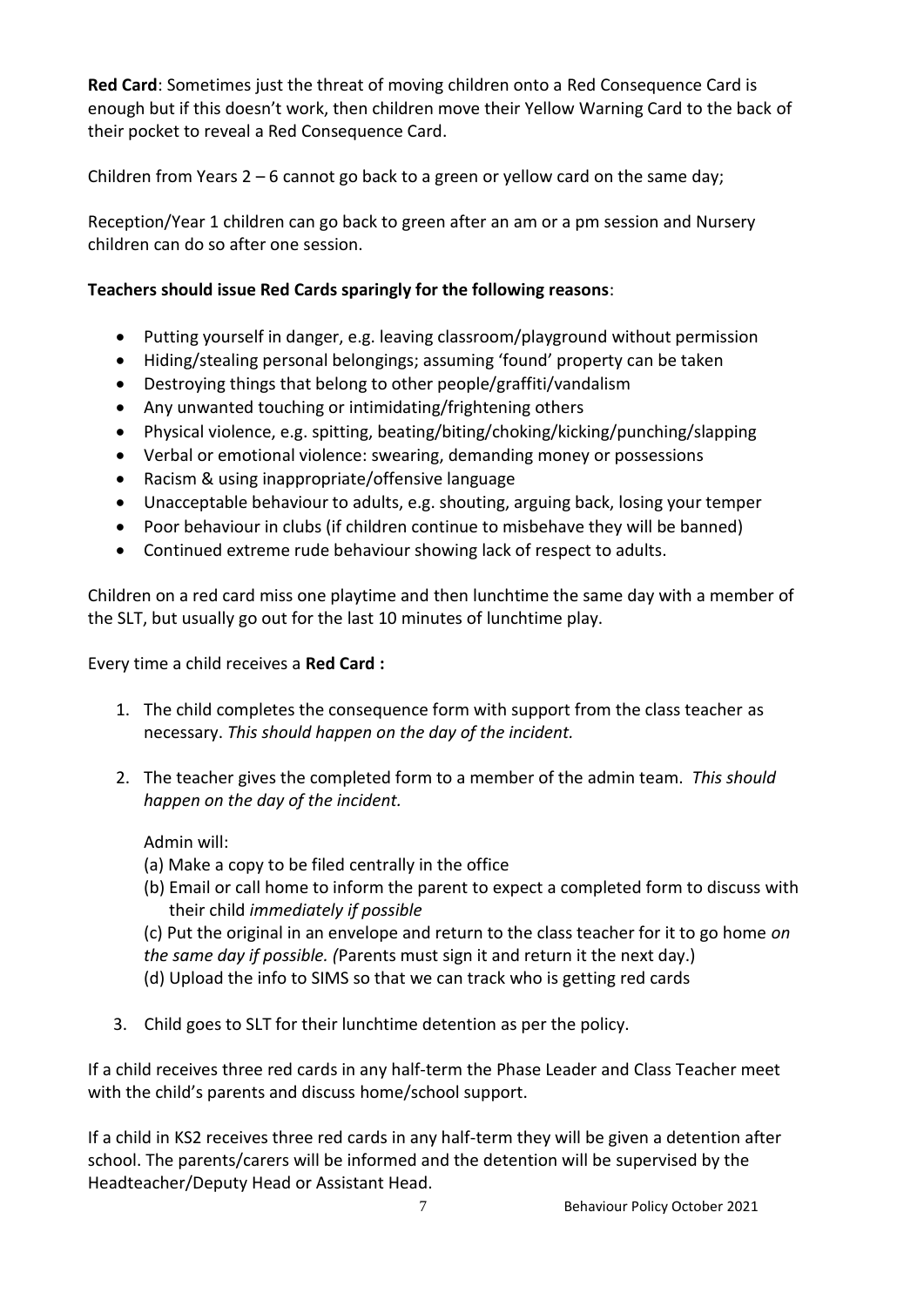In the case of 6 red cards in any one term a further detention will be given. The Headteacher will record the fact in a letter which goes in the child's file and there is another meeting with parents where the school offers the child further in-house support. The Headteacher may also send children home, remove them from their class/school trips, and, in extreme cases, from the school. N.B. The Headteacher (or Deputy, in the Headteacher's absence) may permanently exclude any children who bring offensive weapons/illegal drugs into school or who seriously verbally/physically bully other children/adults.

Otherwise all red cards go back to green the next day.

**"It's Good to be Green"** in the Early Years

#### **EYFS Yellow cards**

Adults in EYFS give verbal warnings for inappropriate behaviour/actions towards peers/adults. The adult takes the child to the chart to change their card to yellow and explains that this behaviour is not acceptable. All children can change their card back to green if their behaviour improves.

#### **EYFS Red Cards**

If children's behaviour continues to deteriorate, the adult takes them to the chart to change their card to red: children sit on a 'Time out chair' in a designated part of the class away from their peers (and furniture) to reflect on their behaviour. Younger children may have a timer. Then adults discuss why children have had time out and why this behaviour is unacceptable so that children can consider what they could do next time. Children apologise for their actions and the card changes back to green. If children have a second red card in one day, they have time out in another same key stage class. If children have a third red card they must go to the Deputy Head or Headteacher. At the end of the day all adults working in Early Years discuss the children's behaviour with their parents/guardians. They mention the red cards and encourage them to talk to their children.

## **LUNCHTIME BEHAVIOUR: Guidelines for Lunchtime MMSs & Kitchen staff**

(N.B. Lunchtime staff also adopt the same policy to promote good manners)

Wet Play if in class (showing a film in the hall is another option for lunchtime staff in Years1/2)

All classes have a wet play box with board games/activities inside. Please ensure that these games are correctly put away and the classroom is tidy when wet play is finished.

Please also note that:

- Children must stay in their own classrooms
- They must not use whiteboards/laptops/scissors/staplers without adult supervision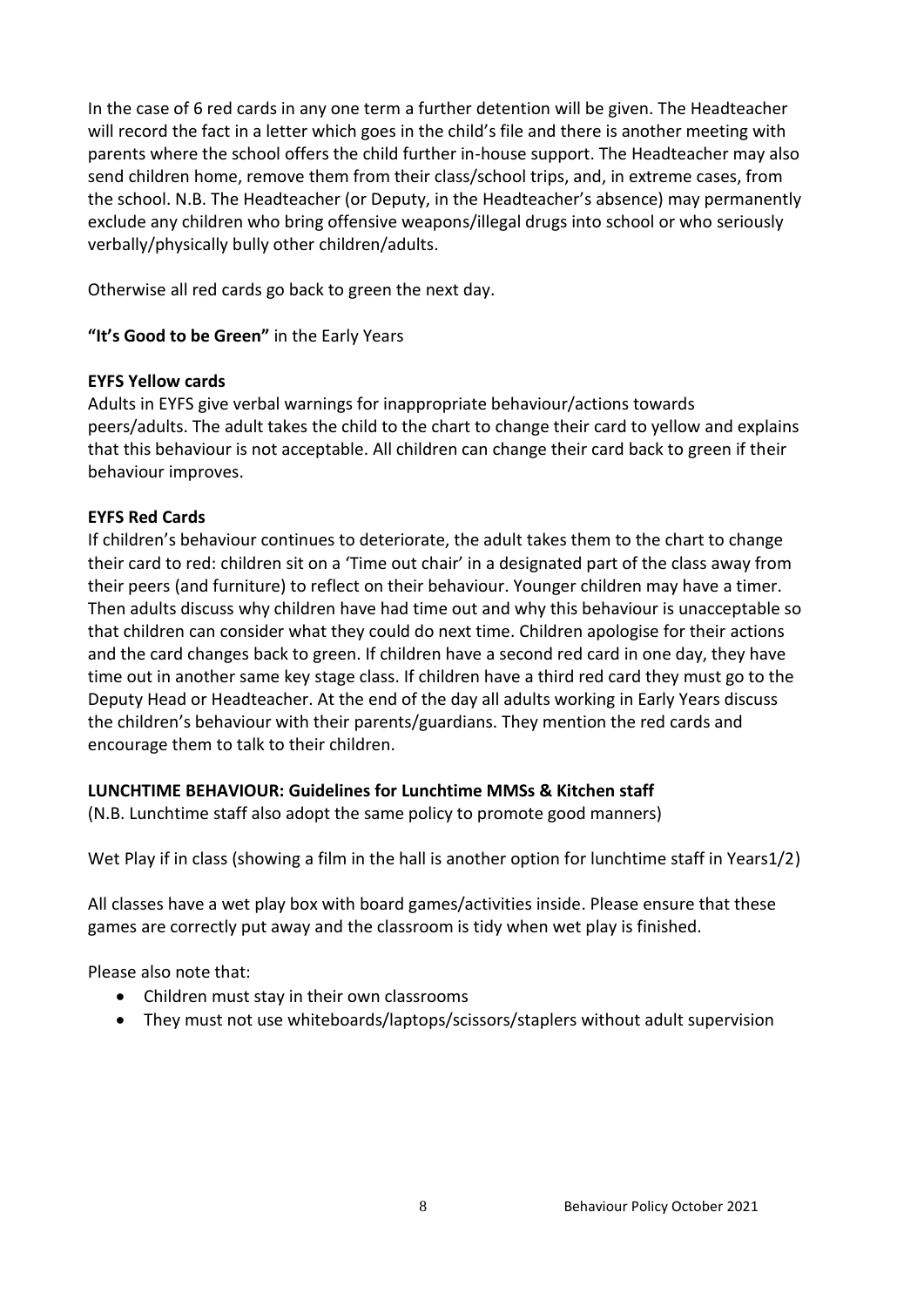#### **Teacher interventions**

The following are examples of strategies teachers may use to modify the child's behaviour if classroom practice and sanctions are not altering how the child behaves :

- fixed interval sampling (an adult watches the child and counts, over a set number of minutes, how many times the child moves out of their seat or shouts out or talks etc. etc.
- target setting (the teacher will set targets to eliminate poor behaviour e.g. not to talk to child next to them)
- behaviour charts (this is a record of what is happening to be sent home to the parents at an agreed time) These are over and above contracts signed on entry.
- behaviour contracts (these are contracts where the parent child and teacher sign an agreement)

## *SEN Differentiation for children*

SENCO will develop differentiated behaviour support plans with you which must be followed by all staff in school

Communication strategy to be developed by the SENCO so that all staff are aware of needs of pupils

The SENCO will be involved in writing Positive Handling Plans and Passports for individual children.

## *Positive Handling*

It is recognised that in specific circumstances of serious threat to students, staff or property, it is necessary to use techniques that may involve some positive handling in order to ensure the health and safety of all. The school reserves the right to use positive handling in these circumstances and any member of staff using positive handling will have the full backing of the Senior Leadership and the Governors.

Staff who have been trained to an appropriate level are authorised to use positive handling interventions. However, in an emergency the use of positive handling by other people can be justified if it is the only way to prevent injury or to prevent an offence being committed. The use of physical intervention should be reasonable and proportionate and would be expected to reflect the person's previous training in the appropriate use of positive handling strategies.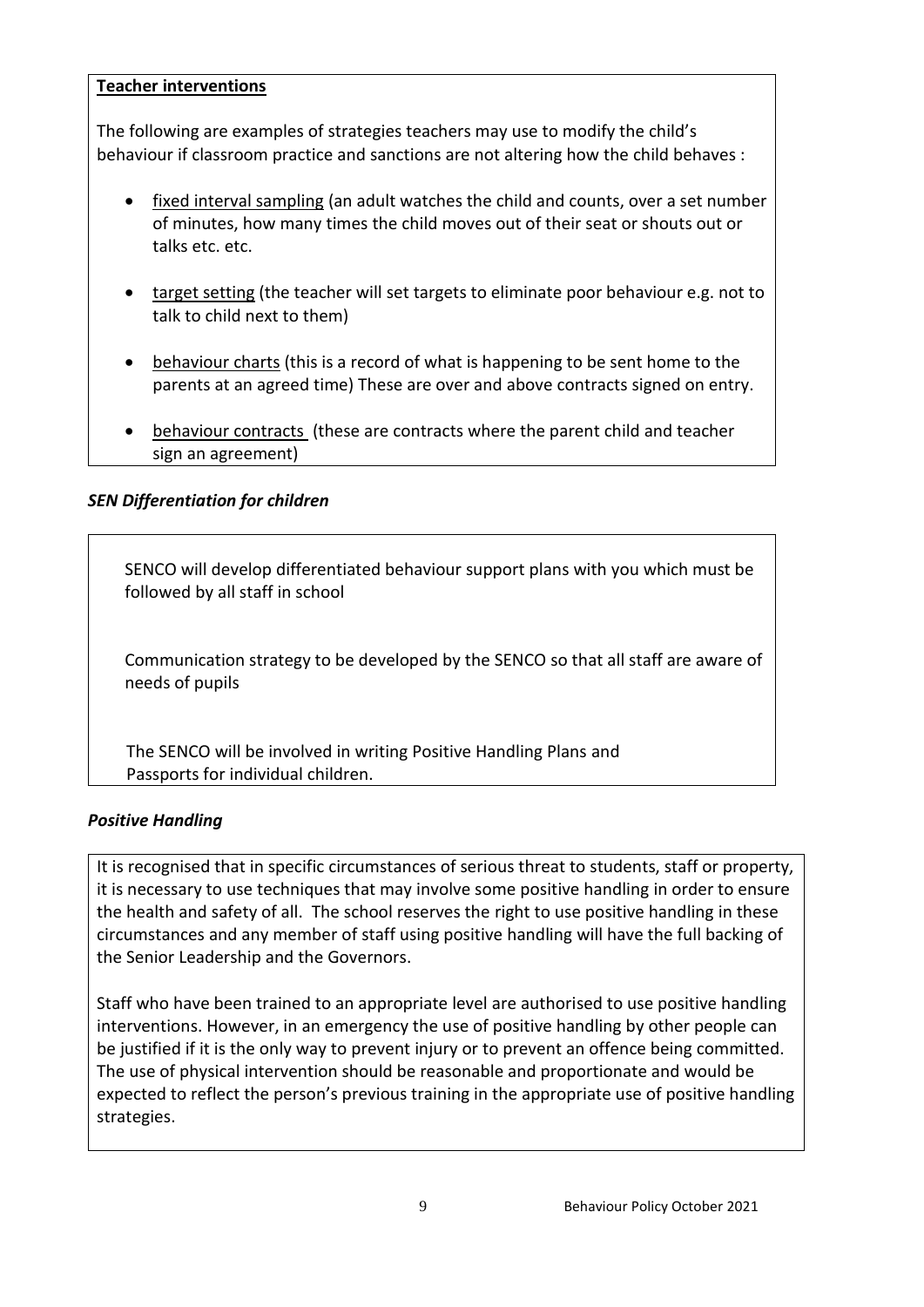A record of all incidents where positive handling has been used will be kept by the Head and Deputy.

A register of trained staff and staff authorised to use positive handling techniques is held in the office of the Deputy Head Teacher.

It applies where a member of staff of the school is:

- On the premises of the school, or
- Elsewhere at the time when, as a member if its staff, they have lawful control or charge of the student concerned (e.g. school trips)

**REF: 1098, SECTION 550A, 1996 EDUCATION ACT** 

#### **Delegated Responsibilities**

**Exclusion/Fixed Term –** Headteacher or Deputy, in Headteacher's absence

**Detention after school hours** SLT

**Missing Playtime or Lunchtime** All Staff

## **ALLEGATIONS AGAINST STAFF OR VOLUNTEERS**

- We recognise that there will be occasions when a pupil at the school, or a parent or another person may make an allegation against a member of staff or volunteer. The term allegations refers to concerns reported or raised that might indicate a person has caused harm to a child, acted in a way that created potential serious risk to a child or would pose a risk of harm if they continue to work in regular or close contact with children in their present position, or in any capacity.
- The majority of allegations against staff and volunteers relate to their behaviour in the workplace. However some concerns may relate to their personal life or the care of their own children. In some cases there may have been an allegation of abuse against someone closely associated to them and this person may pose a risk of harm to the children the staff member of volunteer is responsible for.
- We expect any member of staff or volunteer who is concerned about the behaviour or presentation of a colleague, or sees an incident which concerns them, to discuss this as soon as possible with the DSL or Headteacher. If necessary the whistleblowing procedures can be used but an ethos should be encouraged which enables open discussion, and allows staff or volunteers to feel able to discuss any concerns without fear of reprisal.
- In this event the Headteacher (or Chair of Governors, if allegation is against the Head) must be informed and the Wandsworth Procedures for Managing Allegations against Staff followed. This will always involve a discussion with LA officers and a referral to the Local Authority Designated Officer (LADO) where appropriate within 24 hours of the concern / allegation becoming known.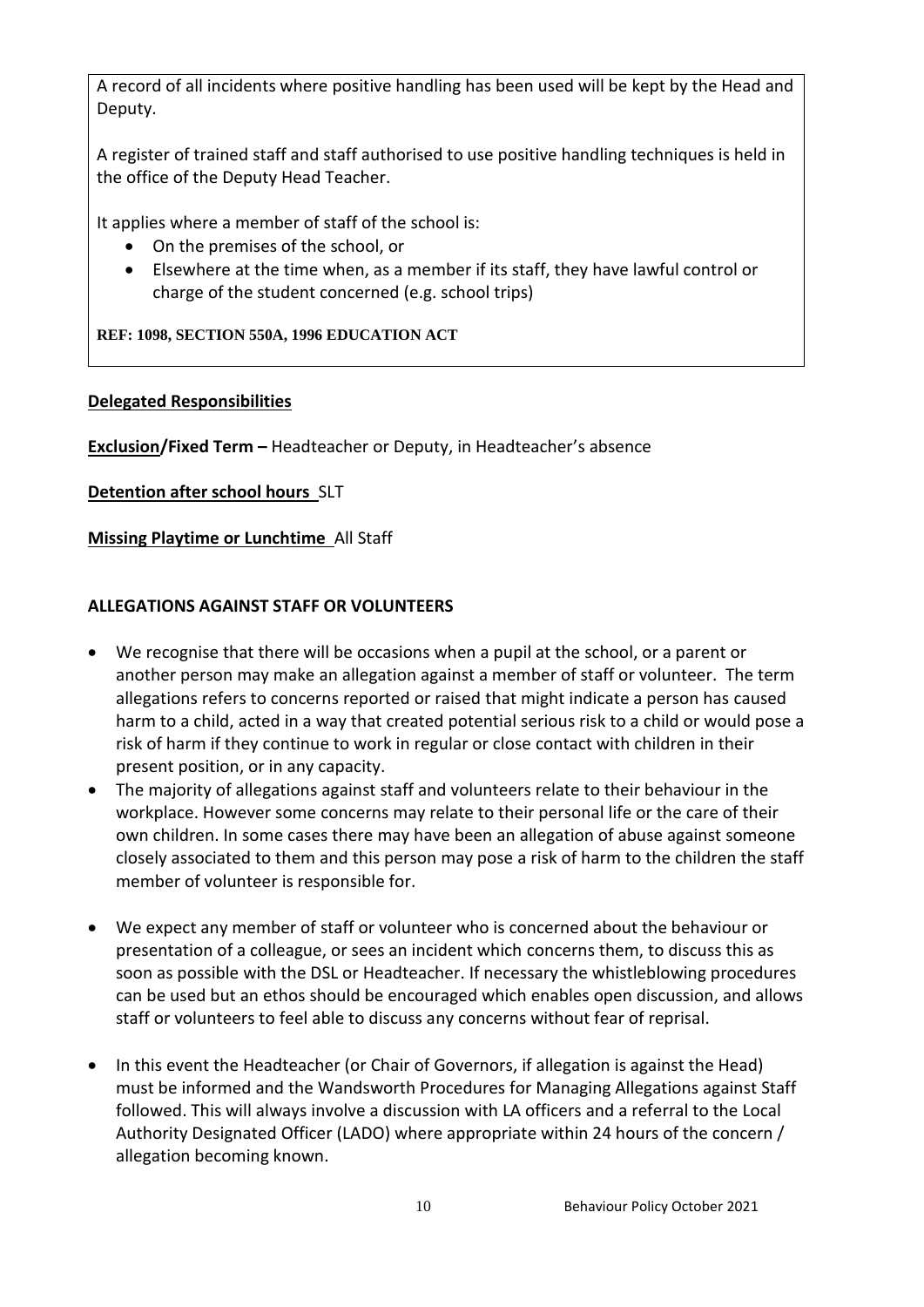The criteria for making a referral to The LADO is that an individual may have: behaved in a way that has, or may have, harmed a child;

**Z** possibly committed a criminal offence against or related to a child; or

behaved towards a child or children in a way that indicates he or she would pose a risk of harm to children.

- The LADO also offers a consultation service, which supports those investigating an allegation or concern and provides expert advice. Every consultation with the LADO is followed up in writing to reflect the advice and guidance given. This means the school will have a clear record of their correspondence with the LADO, which provides important evidence ( for example if they are inspected by OFSTED). It also holds the LADO accountable for the advice given.
- All staff are expected to recognise the need for absolute confidentiality in these situations.

## **Wandsworth Council and Exclusions**

All state schools must follow the Department for Education's 'Exclusion from maintained schools, academies and pupil referral units in England' (Statutory guidance for those with legal responsibilities in relation to exclusion), September 2017. This is the statutory guidance that Wandsworth Council and all other agencies/solicitors will expect you to follow. The Headteachers and School Governors statutory duties and obligations are explained in the guidance and parties can expect challenge in the event of any departure from the provisions of this guidance.

See appendix 3 for some basic advice on the processes which follow a Headteacher's /Principal's decision to permanently exclude and which is not necessarily covered within the guidance. So, for example, the advice given relates to the representations/documents to be included in the Headteacher's pack and presented at the Disciplinary Committee's meeting. It offers some advice and guidance on the order of procedures at the meeting and identifies some of the areas of the permanent exclusion decision that the Governor's should be scrutinising. It is *not legal* or exhaustive advice but attempts to identify some key areas for consideration. Procedural exclusion advice (not legal advice) can be obtained from the Pupil Services Team and in the first instance, from Brian Bew and Andrew Blakely on 020 8871 8017/8084 respectively. But before a permanent decision is made , please see below;

*Note : For the latest Government advice with regard to Exclusion meetings and COVID restrictions, please see the information at the following link: [https://www.gov.uk/government/publications/school-exclusion/changes-to-the-school](https://www.gov.uk/government/publications/school-exclusion/changes-to-the-school-exclusion-process-during-the-coronavirus-outbreak)[exclusion-process-during-the-coronavirus-outbreak](https://www.gov.uk/government/publications/school-exclusion/changes-to-the-school-exclusion-process-during-the-coronavirus-outbreak)*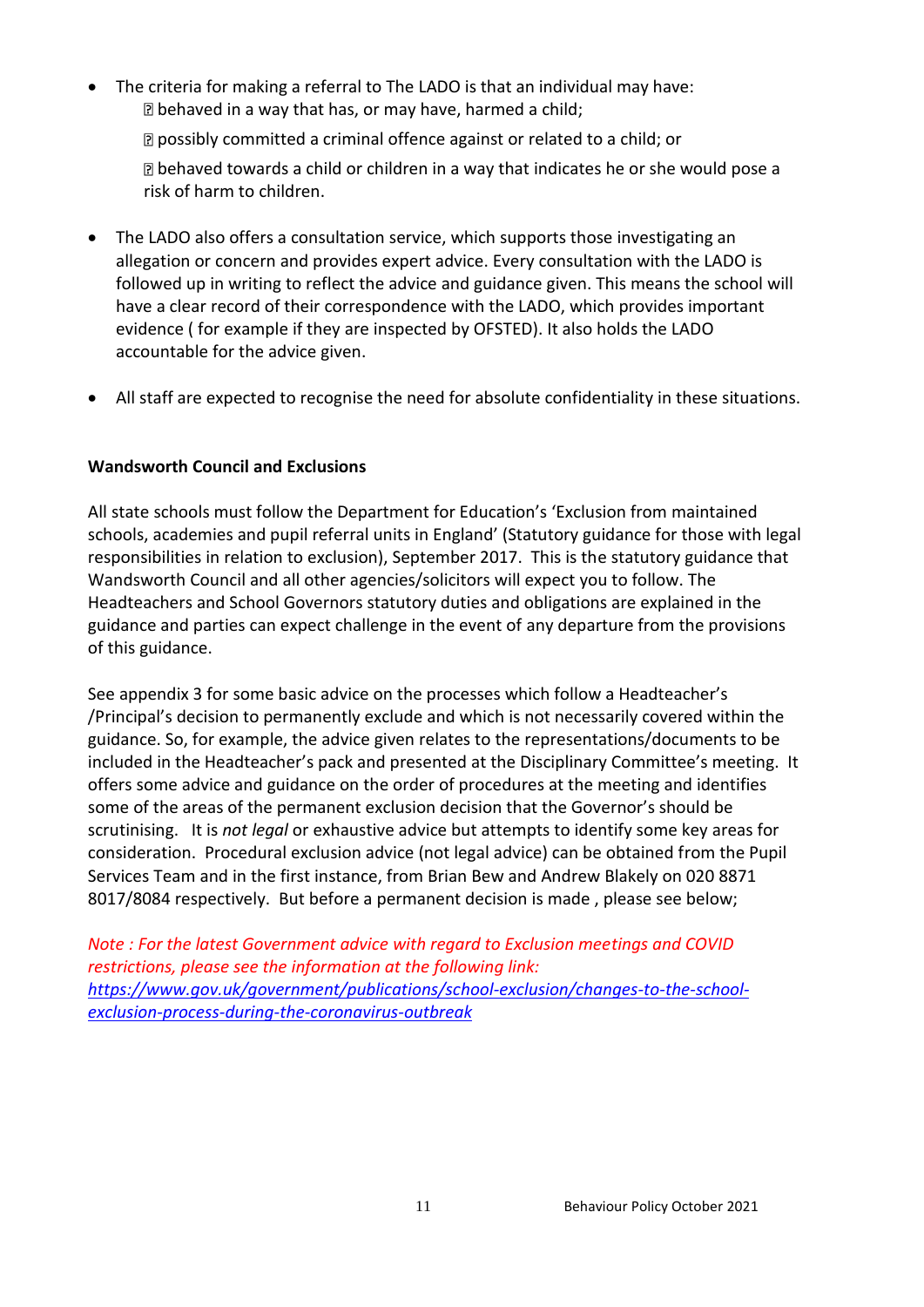# Consequence Card

**I was given a red card by**…………………………………………………………… **Because** ….

**What I should have done.**

**What effects did my behaviour have on other people?**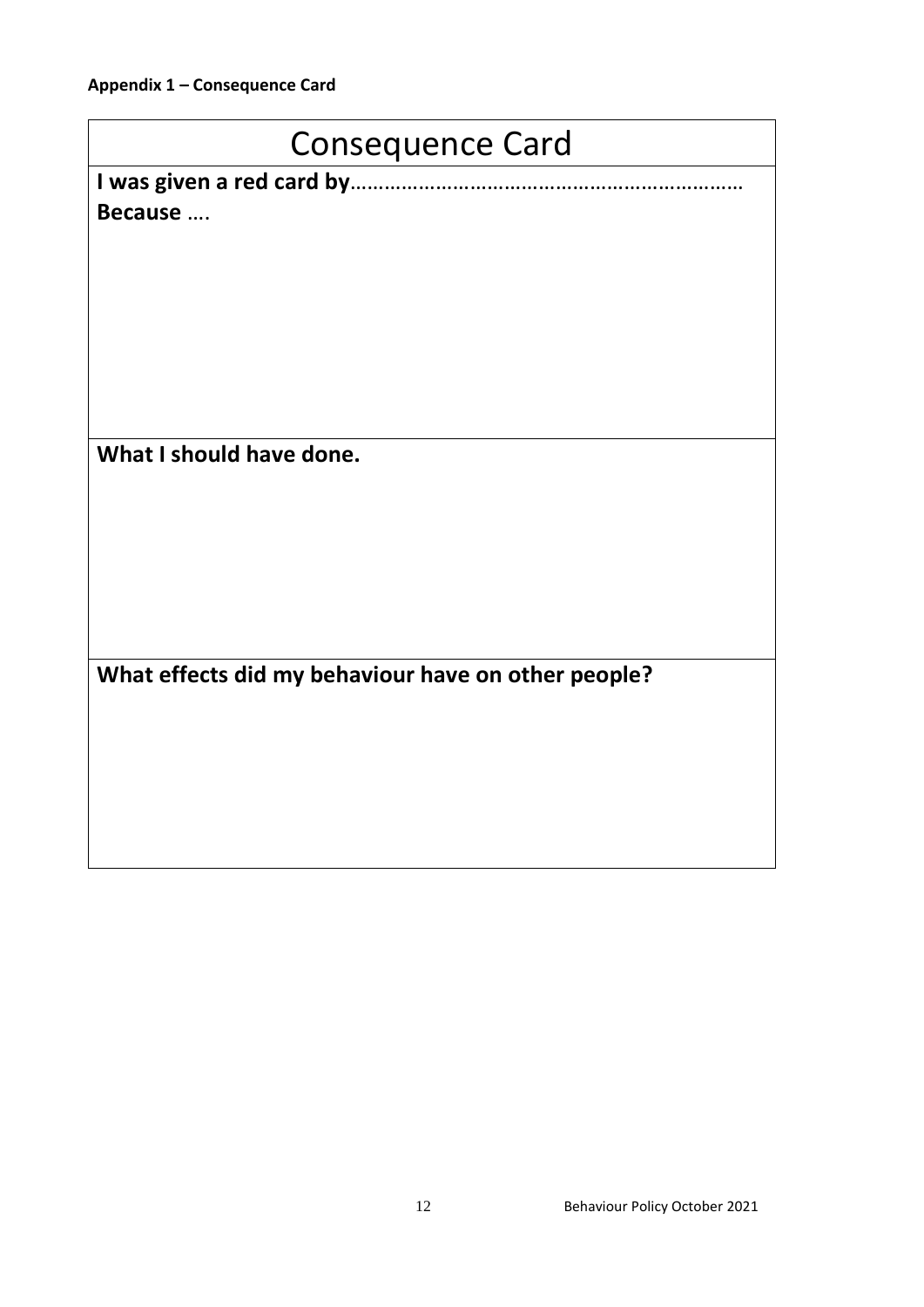## **Appendix 2 – Detention doc for children**

| <b>After school detention</b> |  |
|-------------------------------|--|
|-------------------------------|--|

| Name                                                                                 | <b>Class</b> |  |  |
|--------------------------------------------------------------------------------------|--------------|--|--|
| What did you get the red cards for:                                                  |              |  |  |
|                                                                                      |              |  |  |
|                                                                                      |              |  |  |
|                                                                                      |              |  |  |
|                                                                                      |              |  |  |
|                                                                                      |              |  |  |
| Write down 5 things you are going to do, in order to ensure you don't have to attend |              |  |  |
| a after school detention in the future:                                              |              |  |  |
|                                                                                      |              |  |  |
|                                                                                      |              |  |  |
|                                                                                      |              |  |  |
|                                                                                      |              |  |  |
|                                                                                      |              |  |  |
| Write down and explain how the Good to be Green system works:                        |              |  |  |
|                                                                                      |              |  |  |
|                                                                                      |              |  |  |
|                                                                                      |              |  |  |
|                                                                                      |              |  |  |
|                                                                                      |              |  |  |
|                                                                                      |              |  |  |
|                                                                                      |              |  |  |
|                                                                                      |              |  |  |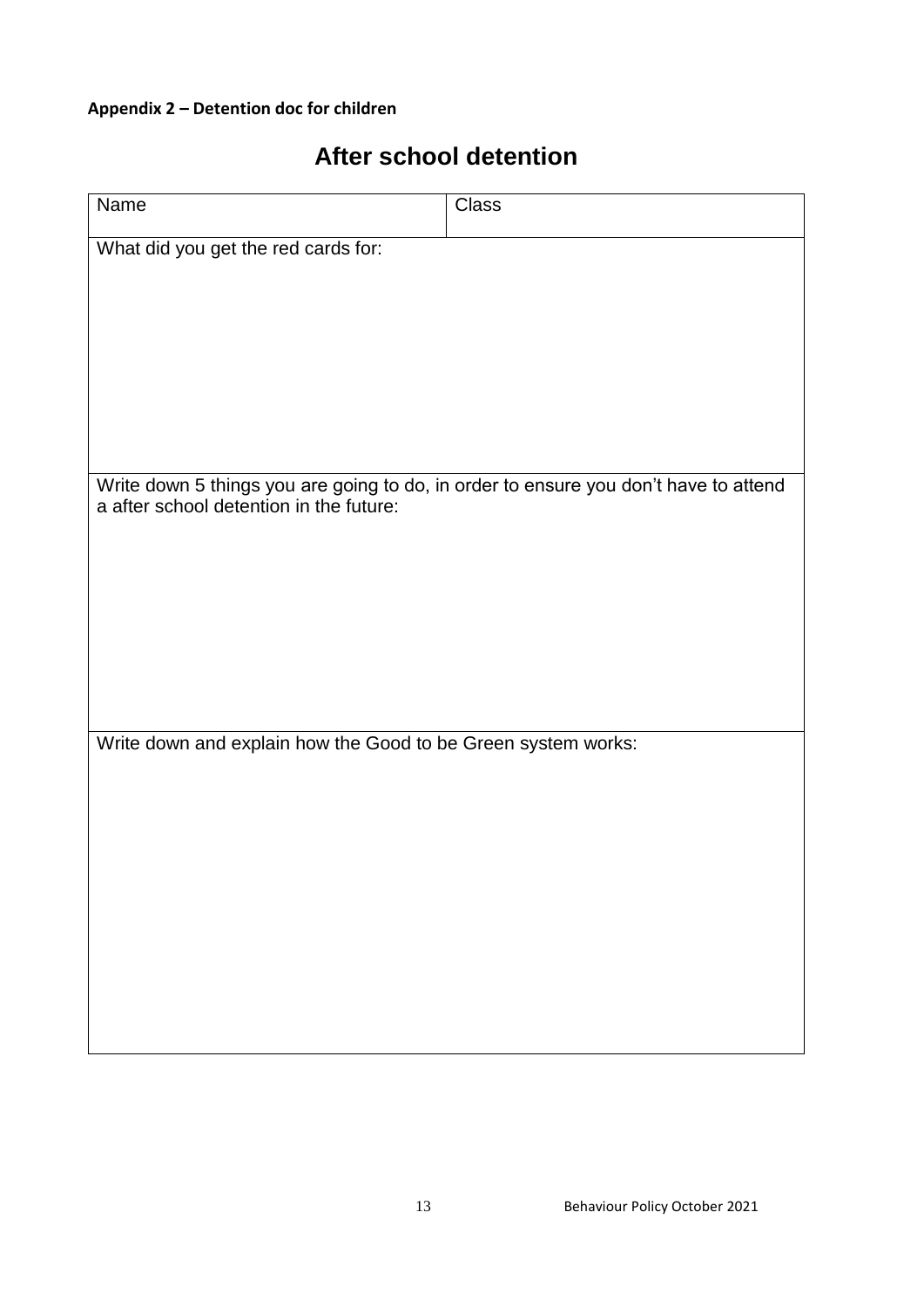#### **Appendix 3 – Exclusions guidance**

## **Exclusion - a last resort - before the permanent exclusion decision.**  When pupils are first identified as being at risk of exclusion early intervention can be sought by contacting the PRUs to discuss the possibility of a temporary dual registration to address behaviour concerns. If issues persist wherever possible, and in the interests of all parties concerned, an alternative to permanent exclusion should be sought. It is recognised, of course, that Headteachers and Principals already undertake excellent work in this difficult area and achieve a high level of success, giving pupils at risk of permanent exclusion the opportunity to make a fresh start. In this regard, Wandsworth do request that in all cases where consideration is being given to making a permanent exclusion decision, the Headteacher/ Principal contact the relevant Pupil Referral Unit for help and advice. For ease of reference, the contact details for the Pupil Referral Units are as follows;

#### **Victoria Drive , Primary PRU**

78 Victoria Drive, SW19 6HR Telephone: 020 8780 2360 Headteacher: Mrs Eileen Shannon

## **Secondary Pupil Referral Unit**

**Francis Barber PRU** Franciscan Road SW17 8HE Telephone : 020 8672 0771 Headteacher: Ms Jackie Addison

## **Pupils with Education, Health and Care Plans (EHCP) or under statutory assessment**

Where a permanent exclusion decision is being considered for a pupil with an Education, Health and Care Plan (EHCP), or under statutory assessment, the Headteacher/Principal, must contact the relevant borough's Special Needs Assessment Team for advice and to arrange an emergency review (if not already convened) .

Wandsworth's Special Needs Assessment Team can be contacted on 020 8871 8061(Ask for the case manager who works with your school)

**Some guidance for when a permanent exclusion has been made -** to be read in conjunction with the DfE guidance "Exclusion from maintained schools, academies and pupil referral units in England" – Statutory guidance for those with legal responsibilities in relation to exclusion, September 2017).

If no alternative to permanent exclusion can be found and once a decision to permanently exclude a pupil has been taken and arrangements are being made for the Governors Disciplinary Committee to consider the reinstatement of the pupil at the statutory hearing, the following guidance may be helpful.

For Wandsworth resident pupils who have been permanently excluded, it is vital that the Pupil Services Team are informed within one day of this decision. The reason for this is that Pupil Services facilitate the pupil's referral for  $6<sup>th</sup>$  day educational provision to the Pupil Referral Units. Any delay in receiving the notification of the permanent exclusion can mean a failure of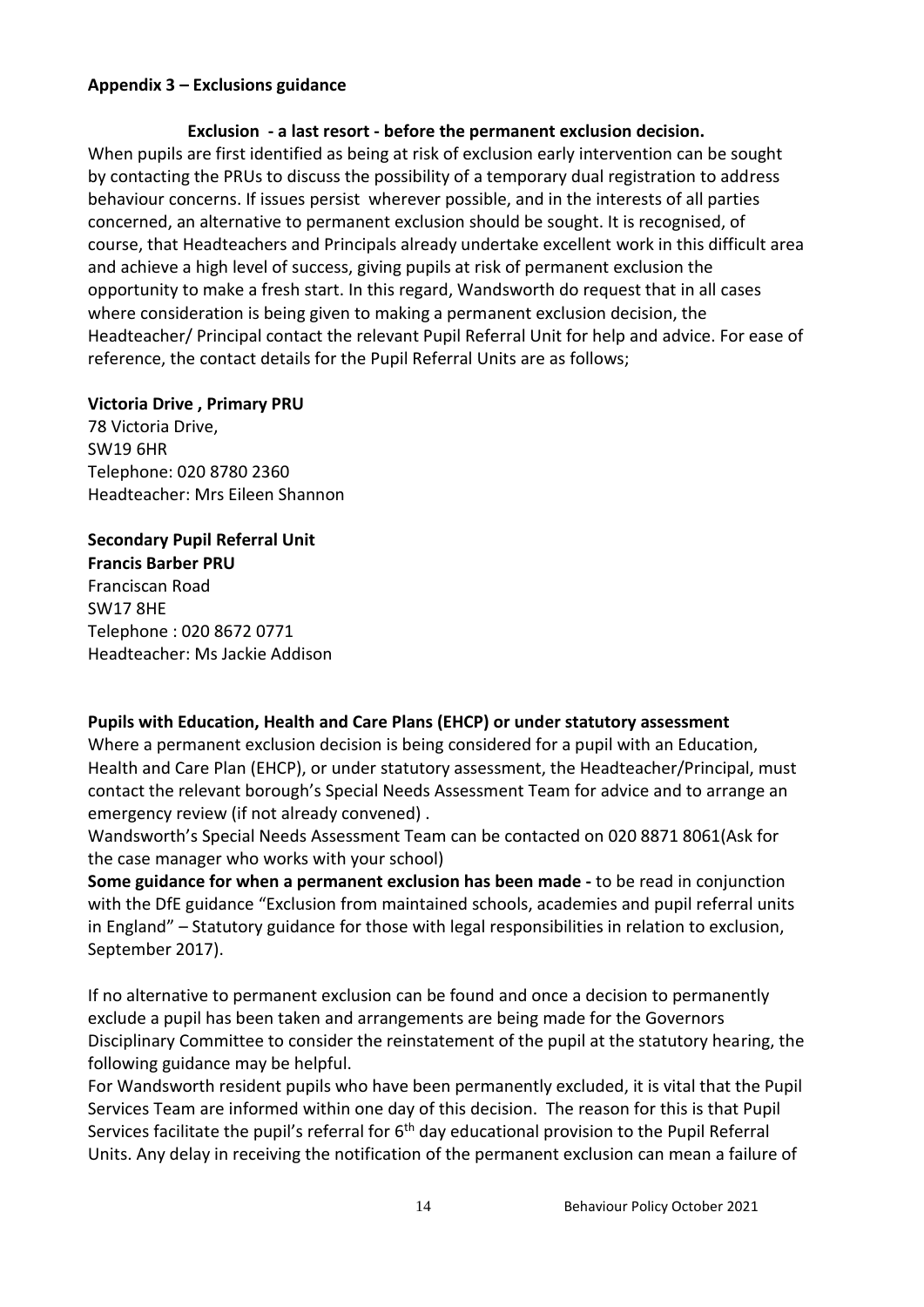the local authority to meet their statutory obligation to provide education provision from the 6 th day of the exclusion.



**Some guidance for when a permanent exclusion has been made -** to be read in conjunction with the DfE guidance "Exclusion from maintained schools, academies and pupil referral units in England" – Statutory guidance for those with legal responsibilities in relation to exclusion, September 2017).

Once a decision to permanently exclude a pupil has been taken and arrangements are being made for the Governors Disciplinary Committee to consider the reinstatement of the pupil at the statutory hearing, the following guidance may be helpful.

The following list, although not exhaustive, identifies some of the important documents which the Headteacher should consider including in their (explaining the reasons for the exclusion decision and which must be presented to all parties at the Disciplinary Meeting(at least five days before the date of the hearing);

- All letters relating to the permanent exclusion and the permanent exclusion letter itself.
- Invitation letter to the meeting. There is no 'model' letter for this, but a Wandsworth draft is supplied with is document for your perusal.
- Statement from Head Teacher which details the reason (s) for the permanent exclusion decision. This might be list /summarise the incidents of behaviour or the description of the single incident which resulted in the permanent exclusion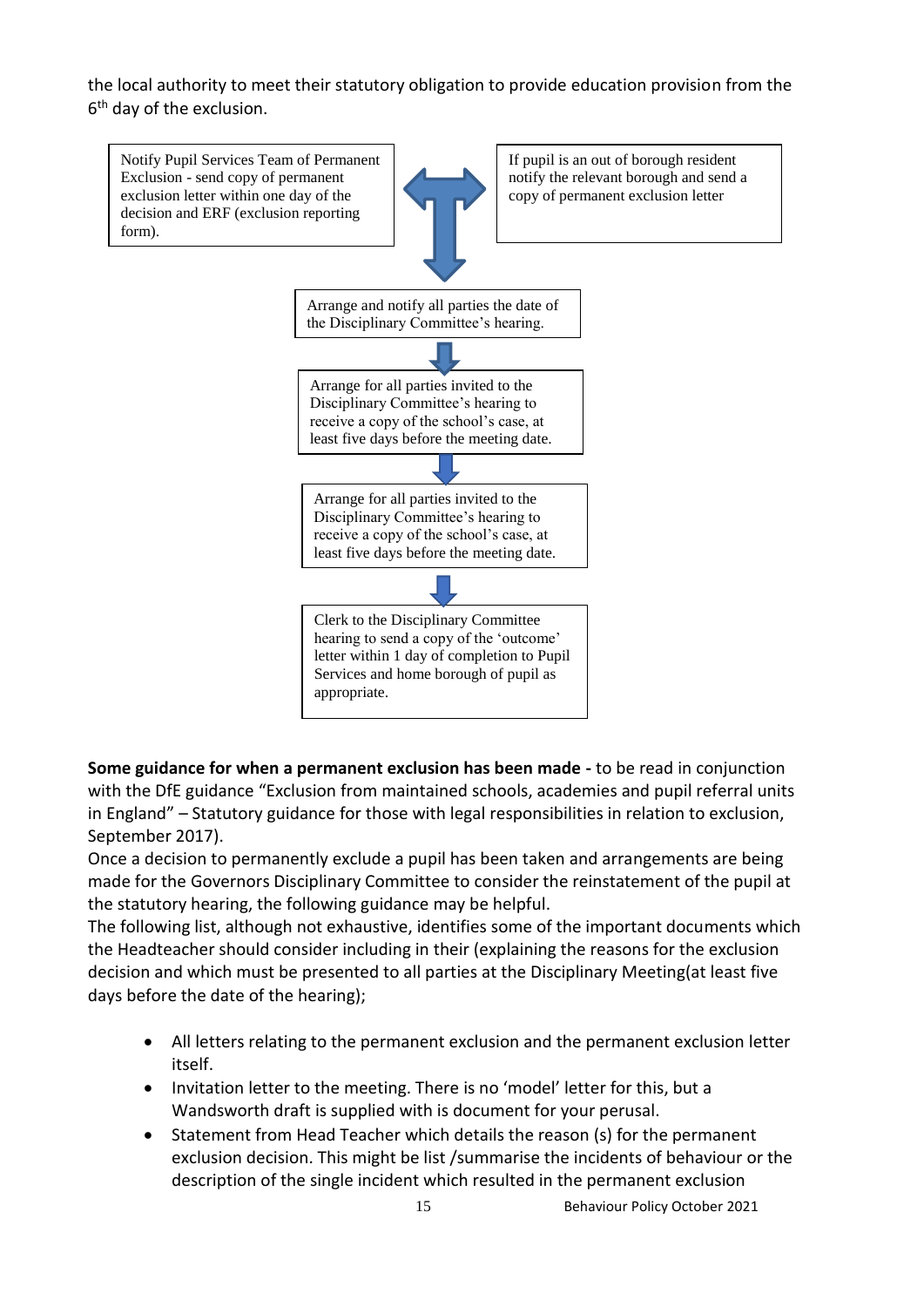decision. Statements of parties involved with the incidents relied on, including from the pupil involved. The statements can be anonymised, but the originals must be brought to the hearing by the school in case the Disciplinary Committee wants to see them. The statement from the Head teacher should also set out what the alternatives to permanent exclusion the school considered i.e. a managed move etc.

- Behavioural log of the pupil concerned with all relevant information included.
- Achievement log of the pupil concerned.
- The school's behavioural policy and specifically, the expected sanction should a pupil display certain behaviours i.e. permanent exclusion would be considered as a sanction for the following ……….
- A statement saying how the behavioural policy is communicated to parents and how often. When was the last time that the behavioural policy was communicated to the parents?
- A statement from the school clearly setting out what support the pupil has received. i.e. details of SEN support/level, CAMHS involvement, PSP plans and engagement with parents. Also, how the school dealt with or implemented any recommendations by outside agencies such as CAMHS for example. If recommendations by outside agencies have been made and implemented by the school, how has the school measured their effectiveness? How and when were the recommendations communicated to key staff?
- Special Needs Policy, if relevant and details of any SEN support meetings, emergency reviews etc. SENCO input can be very useful where SEND factors could be a contributing factor to the incident or incidents and /or detailing the support made available to the pupil.

In all cases a judgement must be made as to whether any information included in the school's case is pertinent to the reason for the permanent exclusion decision and if it is sensitive to the release of confidential information and security of that information/data protection. Can the school clearly explain why the information is included and how this supports and /or contributes to the decision to permanently exclude. Schools can expect to be challenged if they include information in their case which does not appear to be relevant to the permanent exclusion decision.

**Some guidance to the Disciplinary Committee at the Disciplinary Meeting -**to be read in conjunction with the DfE guidance "Exclusion from maintained schools, academies and pupil referral units in England" – Statutory guidance for those with legal responsibilities in relation to exclusion, September 2017).

- The Governing Body/Disciplinary Committee must know the DfE guidance and understand and be able to apply the obligations it imposes upon the school and a Disciplinary Committee.
- The Governing Body/Disciplinary Committee must consider whether the pupil should be reinstated or not.
- Is it clear as to what part of the guidance the pupil has been excluded i.e. is it because of a serious breach or is it due to persistent breaches of the school's behaviour policy - Page 10, Para. 16 of the DfE guidance.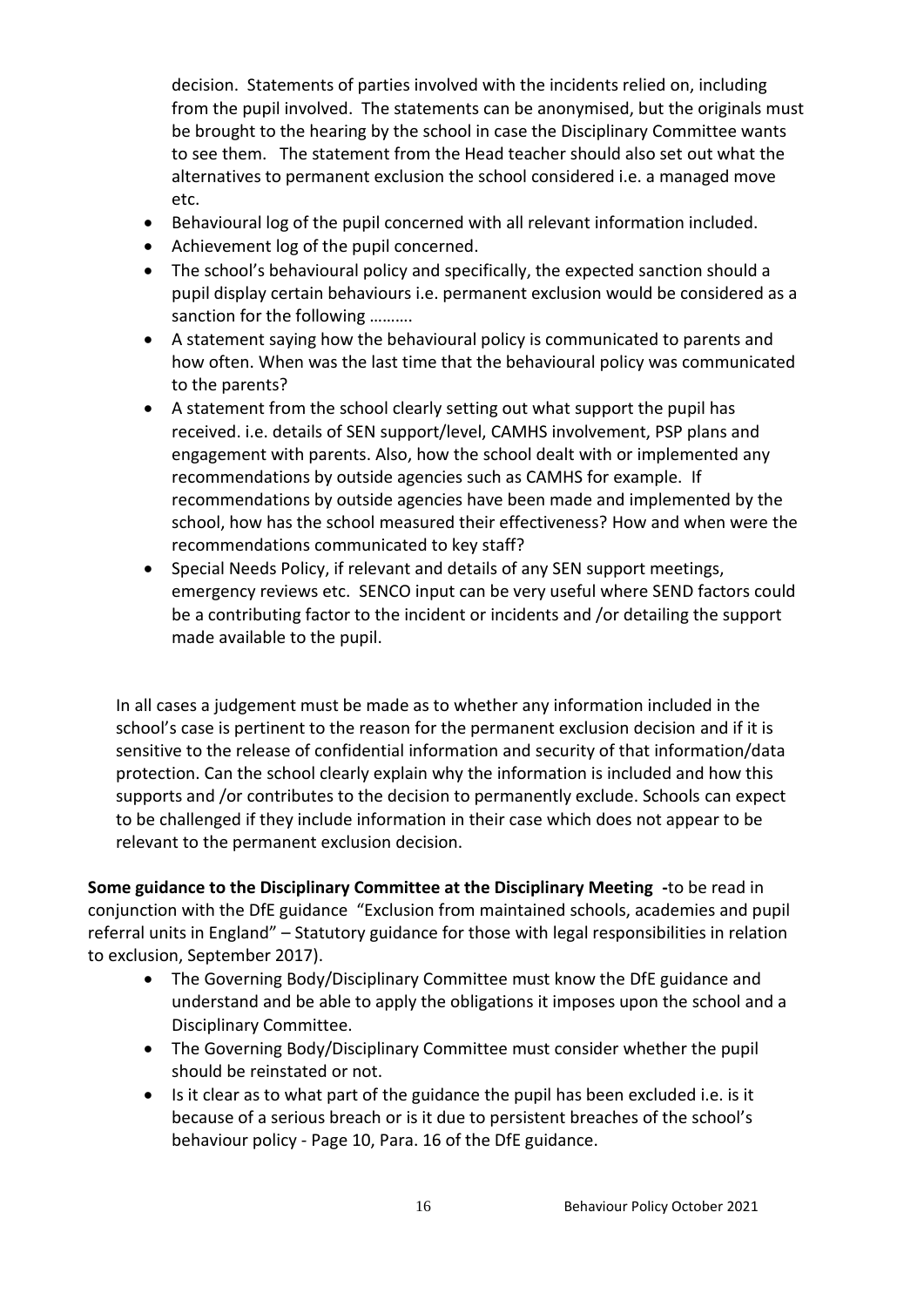- Is the reason for the permanent exclusion decision supported /linked to the school's behavioural policy? How is the school's behavioural policy communicated to the parent? How often is it reviewed /communicated to the parents?
- Permanent Exclusion is a last resort sanction has the school explored any other options? i.e. a 'managed move' to another setting, alternative provision. If not, explore the reasons for this.
- What support has the pupil received? i.e. pastoral support programmes, 121 mentoring and any other agencies involvement. Has the support been timely?
- How has school responded to any recommendations to support the pupil made by outside agencies? What has been the impact of these recommendations? Have the recommendations been communicated to key staff?
- Are the any SEND concerns? Should the school have picked up on these earlier and made appropriate provision?
- Has the school included or referred to statements about particular incidents from all relevant parties? Are they available? IS CCTV available?
- Even if the parent does not attend, it is still very important to go through the school's case in the same detail and manner.
- Remember that the parent has an absolute right to request an Independent Review of the Governing Body /Disciplinary Committee's decision and the Governing Body Disciplinary Committee will be asked everything in detail by the Independent Review Panel.
- Does the permanent exclusion decision take account of all relevant legislation and guidance, such as for example, the Equality Act, European Convention of Human Rights , SEND Code of Practice (and Acts within) etc. All relevant Acts are noted in the DfE guidance as mentioned above.

**Some guidance to the Disciplinary Committee on the general order of events at the Disciplinary Meeting /Hearing** - to be read in conjunction with the DfE guidance "Exclusion from maintained schools, academies and pupil referral units in England" – Statutory guidance for those with legal responsibilities in relation to exclusion, September 2017).

- Introductions by all parties in the room.
- Clerk appointed to Panel takes detailed minutes of the meeting.
- If parents do not 'show' and have not given an indication that they would be attending the hearing, the Chair must be satisfied that they did receive the invitation letter and so were made aware of the date and time of the hearing. Should there be any doubt, every attempt should be made by the Clerk to contact the parent and find out their intentions.
- Chair to check that all parties have received the school papers and any additional ones from other parties etc. Ideally all papers to be relied on by the parents should be circulated before the hearing, but it is sometimes the case that some papers or additional papers will be brought to the hearing. If papers are brought to the hearing by the parents/advocates, then it is expected that the Chair will accept these, perhaps dependent upon their volume. It may be the case that the meeting will need to be adjourned to give all parties time to read the additional papers or an alternative date set to reconvene (as a last resort). This is the Chair's decision.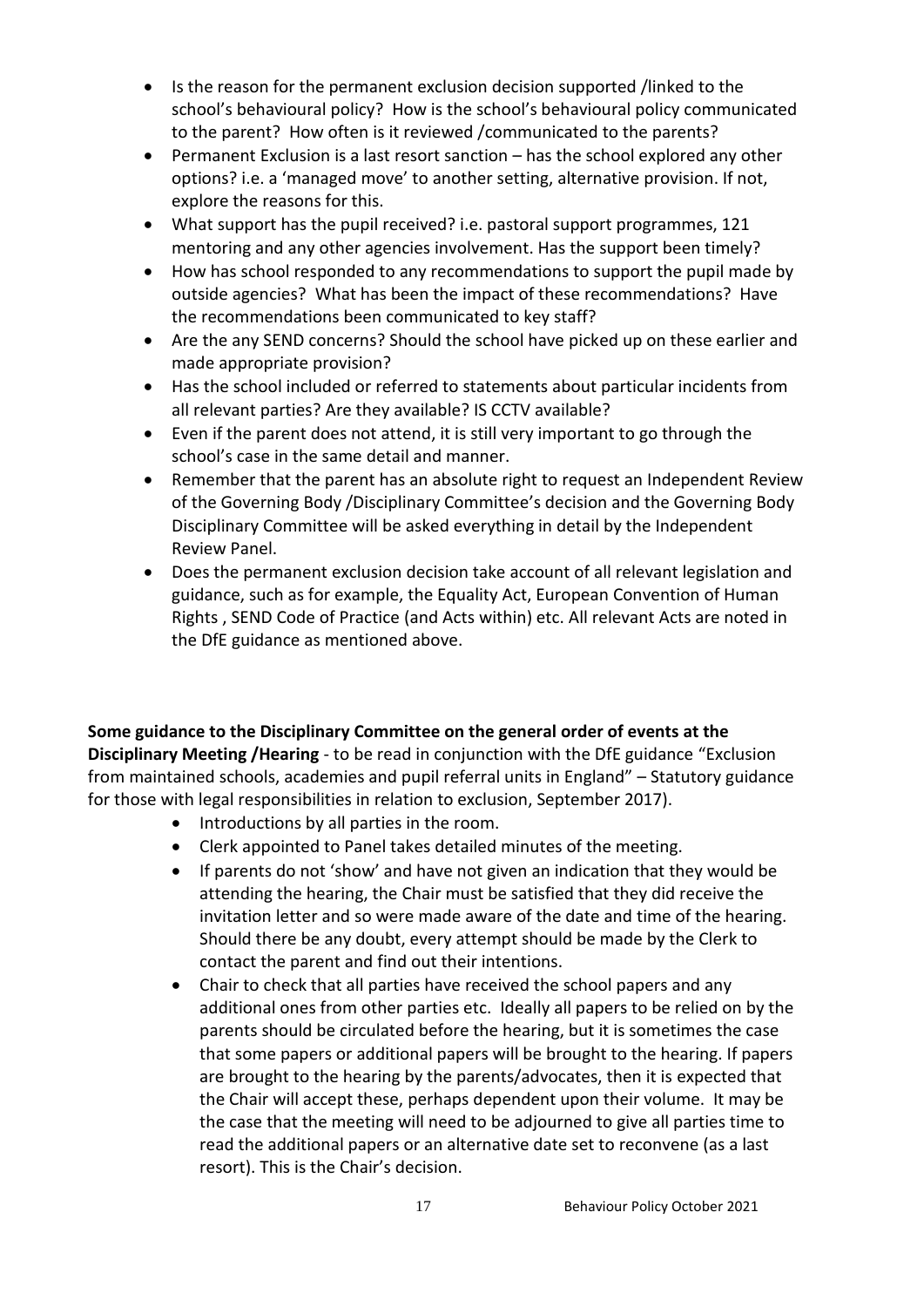- School present's their case usually the Headteacher will do this and contributions from supporting staff.
- Panel asks questions of school about the case made.
- **•** Parent/Representative asks questions of school about the case made  $-$  it is important to stress that this is the time for questions – assure the parent they will have the opportunity to put their full case later.
- Chair of Panel asks if LA rep has any questions.
- Parent / Representative present their case.
- Panel asks questions of parent/representative's case.
- School ask questions of parent/representative's case.
- Panel asks if any party wishes to 'sum up' this is the opportunity to make sure that all parties have said all they want to say.
- Questions can also be taken after summing up, but it is important that the Chair manages this as items may have already been discussed etc. It may open new points, however, and if not addressed before, these should be considered.
- Chair closes meeting explains when the decision will be made and published (see Page 22, para 75 ..its decision , and the reasons for it, in writing and without delay')
- All parties to leave the room except clerk appointed to Panel to take minutes .
- Detailed notes/minutes must be made of the deliberations.
- Reasons for Panel's decision must be full and detailed.
- Letter written with statutory paras(see guidance) and signed by Chair of Panel.

## **Model Letters for Exclusion - Both Fixed Term and Permanent Exclusion.**

There are 6 DfE 'model' letters available and these are as follows:

**Model letter 1** 

**From head teacher notifying parent of a fixed period exclusion of 5 school days or fewer in one term, and where a public examination is not missed.**

**Model letter 2** 

**From head teacher notifying parent(s) of a pupil of that pupil's fixed period exclusion of more than 5 school days (up to and including 15 school days) in a term.**

**Model letter 3** 

**From head teacher notifying parent of a fixed period exclusion of more than 15 school days in total in one term**

**Model letter 4** 

**From the head teacher of a primary, secondary or special school (or the teacher in charge of a PRU) notifying the parent(s) of that pupil's permanent exclusion.**

**Model letter 5 (**

**From the clerk to the governing body to parent upholding a permanent exclusion Model letter 6** 

**From head teacher notifying parent of a fixed period exclusion of more than 15 school days in total in one term, considering perm exclusion.**

**Please also find below an example letter for inviting parents/pupils to the Disciplinary Meeting – Please note that there is no DfE model letter for this.**